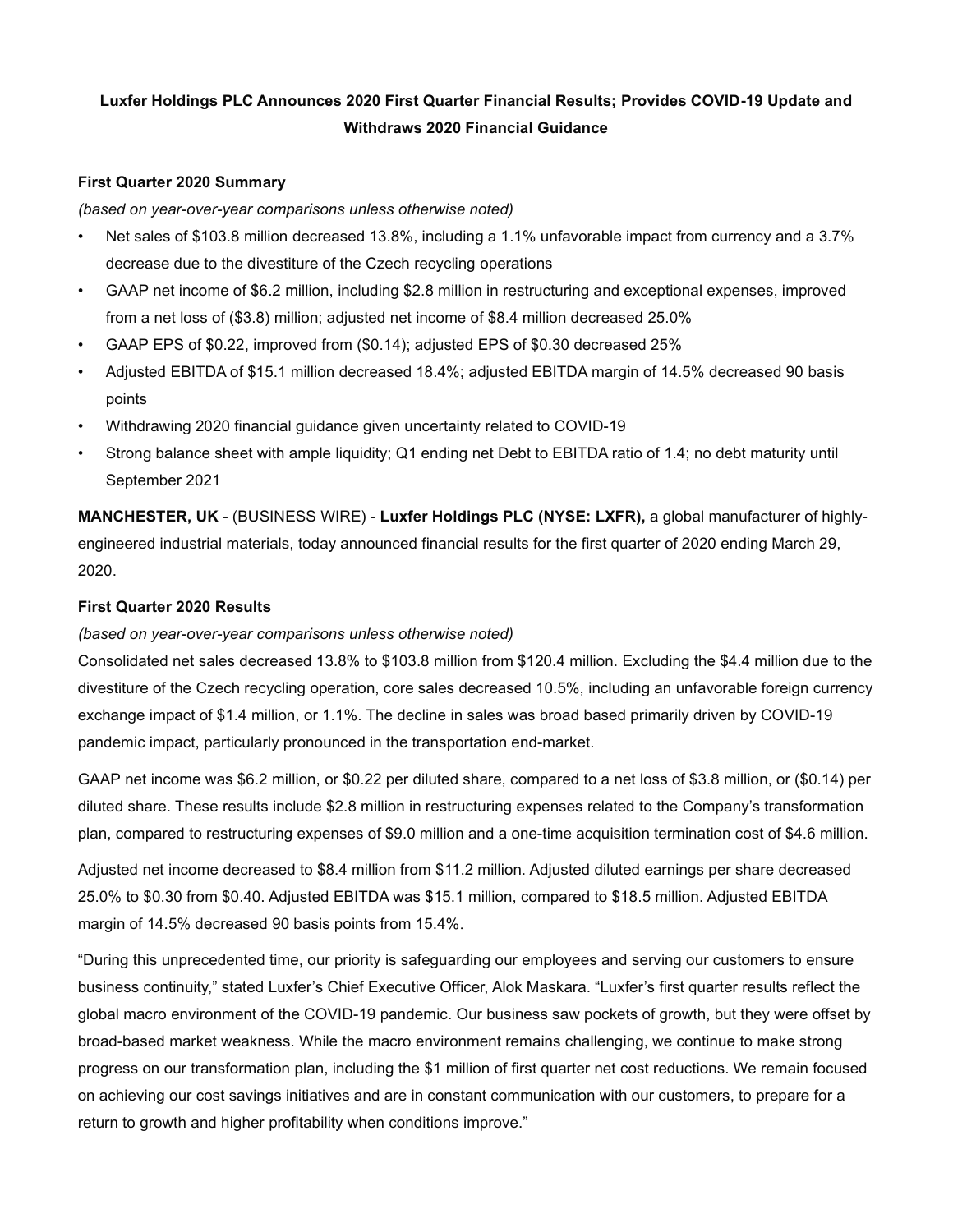## First Quarter 2020 Segment Results

### (based on year-over-year comparisons unless otherwise noted)

### Elektron Segment

- Net sales of \$51.2 million decreased 17.4% from \$62.0 million. Foreign currency exchange negatively impacted sales by \$0.5 million, or 0.8%. The divestiture of the Czech recycling operations reduced sales by \$4.4 million, or 7.1%.
- Adjusted EBITDA decreased 16.4% to \$11.6 million (22.7% of sales) from \$14.0 million (22.6% of sales).

## Gas Cylinders Segment

- Net sales of \$52.6 million decreased 9.9% from \$58.4 million. Foreign currency exchange negatively impacted sales by \$0.9 million, or 1.5%.
- Adjusted EBITDA decreased 22.2% to \$3.5 million (6.7% of sales) from \$4.5 million (7.7% of sales).

## Capital Resources and Liquidity

Free Cash Flow was negative (\$7.0) million in the first quarter of 2020, compared to negative (\$11.0) million a year ago. Cash usage in the quarter included approximately \$2.6 million for restructuring as part of the Company's transformation plan. During the quarter, the Company paid \$3.4 million in dividends, or \$0.125 per share.

At quarter end, the Company had net debt of \$91.5 million, with a net debt to EBITDA ratio of 1.4x. The Company believes that it has ample liquidity to withstand current market conditions with approximately \$130M in an undrawn revolving credit facility.

### Impact of COVID-19 on Operations and 2020 Full-Year Guidance

In response to the COVID-19 outbreak, we implemented numerous protocols and procedures to protect the health and wellbeing of our employees, our operations and the communities in which we operate. We are monitoring the current situation closely and have taken the following steps to ensure the safety of our employees and the continuity of our business:

- Prohibited all domestic and international non-essential travel for all employees
- Increased frequency of disinfecting high-touch areas and high-traffic common areas
- Reinforced hand washing and infection control training
- Implemented safe distancing procedures in all facilities
- Provided additional personal protective equipment and cleaning supplies
- Shifted to remote work strategies, where possible

At this time, Luxfer is continuing to run the majority of its operations, as permitted by local authorities. However, due to uncertain economic conditions resulting in weaker demand, potential supply constraints and the continued spread of COVID-19, the Company has temporarily suspended operations at certain facilities and has reduced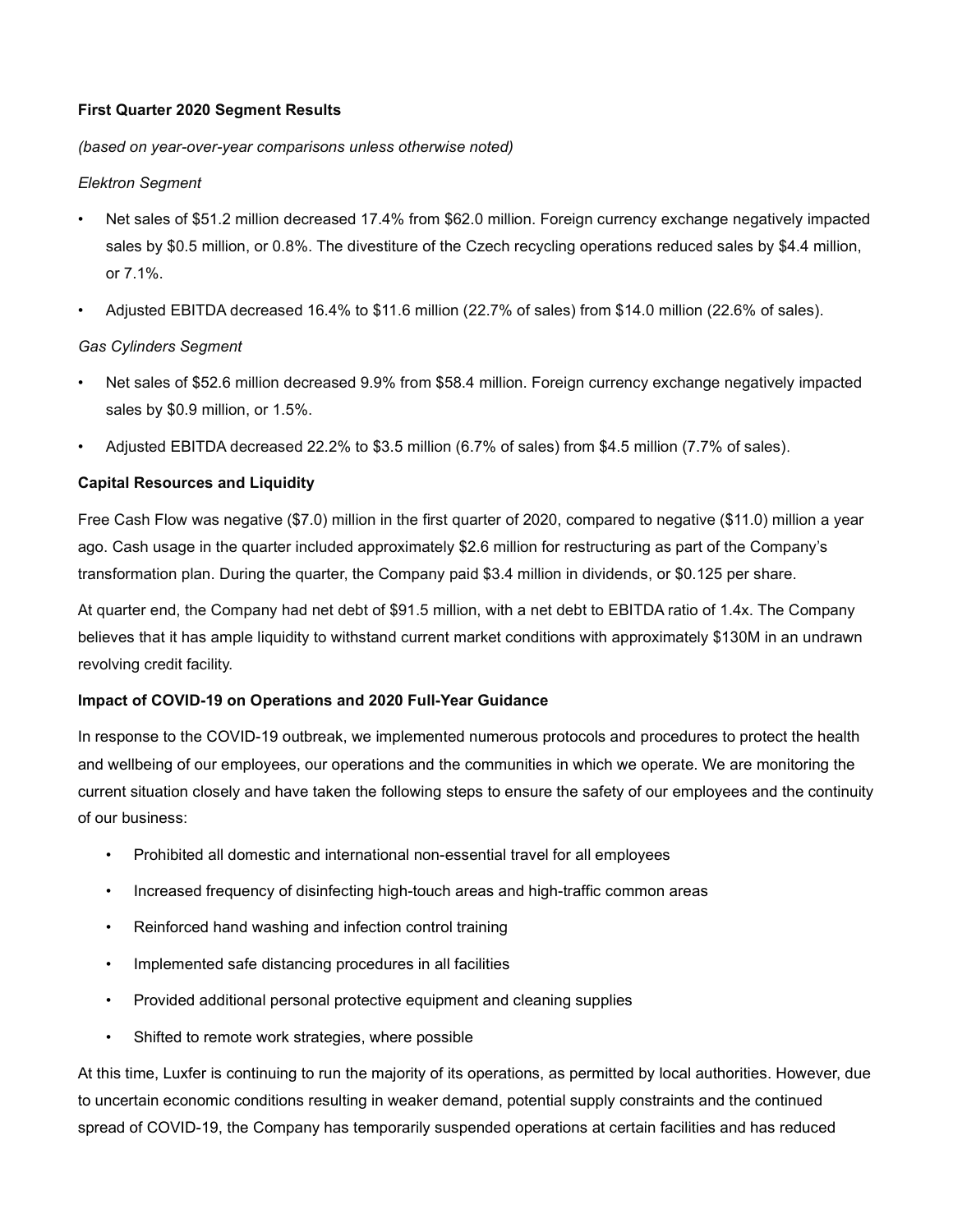capacity at others. We will continue to monitor the situation and may reduce or suspend operations at additional facilities as warranted.

The magnitude of the COVID-19 pandemic, including the extent of any impact on Luxfer's business, financial position, results of operations or liquidity, which could be material, cannot be reasonably estimated at this time due to the rapid development and fluidity of the situation. As a result, Luxfer has taken incremental actions to minimize the financial impacts by reducing expenses and conserving cash:

- Reduction in cash contribution towards pension deficit
- Freeze on non-essential expenses, hiring, and other discretionary spending
- Reduction and re-prioritizing of capital expenditures
- Additional actions may be taken in certain locations in response to lower customer demand, including temporary reductions in work hours, furloughs and layoffs, as necessary

#### 2020 Guidance

Due to the economic uncertainty related to the COVID-19 pandemic, Luxfer is withdrawing its financial guidance for 2020 provided on March 5.

"Given the extreme uncertain and volatile market conditions, Luxfer has decided to withdraw full year guidance. We will continue to focus on controllable business measures, such as cost reductions and cash generation," stated Mr. Maskara. "We expect the current market conditions to have a significant near-term impact on our business and have implemented various counter measures to position Luxfer for success when our markets improve. We have a strong balance sheet and also a large existing credit facility which will enable us to emerge stronger at the end of this economic downturn."

Given the evolving impact of the COVID-19 pandemic, we are not providing any new full-year earnings guidance. We anticipate resuming our practice of providing full-year earnings guidance once the degree of economic uncertainty driven by the COVID-19 pandemic subsides.

#### Conference Call Information

Luxfer has scheduled a conference call at 8:30 a.m. U.S. Eastern Time on Tuesday, April 28, 2020, during which management will provide a review of the Company's financial results for the first quarter of 2020. U.S. participants may access the conference call by telephoning +1-877-341-8545. Participants from other countries may call +1- 908-982-4601. The participant conference ID code is 8383229. The following link provides access to a webcast for the conference call:

### https://event.on24.com/wcc/r/2244895/6066B8C75A77D6DB9AA3583EED31023E

A recording of the conference call will be available for replay two hours after the completion of the call and will remain accessible until the next quarterly report is released. To hear the recording, call +1-855-859-2056 in the U.S. and +1-404-537-3406 in other countries. Enter conference ID code 8383229 when prompted. Slides used in the presentation and a recording of the call will also be available in the investor relations section of the Luxfer website at www.luxfer.com.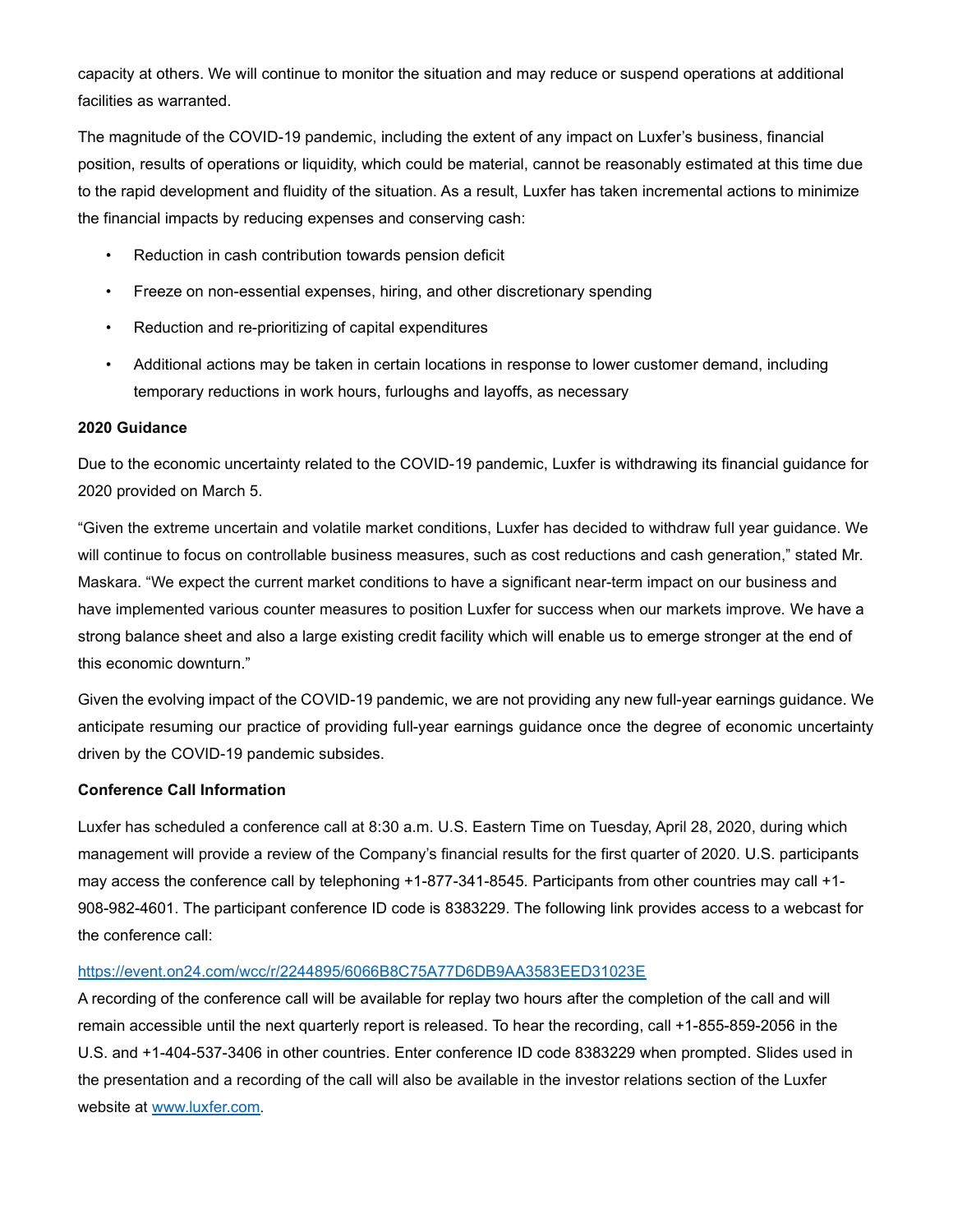#### Non-GAAP Financial Measures

Luxfer Holdings PLC prepares its financial statements using U.S. Generally Accepted Accounting Principles (GAAP). When a company discloses material information containing non-GAAP financial measures, SEC regulations require that the disclosure include a presentation of the most directly comparable GAAP measure and a reconciliation of the GAAP and non-GAAP financial measures. Management's inclusion of non-GAAP financial measures in this release is intended to supplement, not replace, the presentation of the financial results in accordance with GAAP. Luxfer management believes that these non-GAAP financial measures, when considered together with the GAAP financial measures, provide information that is useful to investors in understanding periodover-period operating results separate and apart from items that may, or could, have a disproportionately positive or negative impact on results in any period. Management also believes that these non-GAAP financial measures enhance the ability of investors to analyze the Company's business trends and to understand the Company's performance. In addition, management may utilize non-GAAP financial measures as a guide in the Company's forecasting, budgeting and long-term planning process. Non-GAAP financial measures should be considered in addition to, and not as a substitute for, or superior to, financial measures presented in accordance with GAAP.

#### Forward-Looking Statements

This release contains certain forward-looking statements that involve risks and uncertainties that could cause actual results to differ materially from those projected in the forward-looking statements. Examples of such forward-looking statements include but are not limited to: (i) statements regarding the Company's results of operations and financial condition; (ii) statements of plans, objectives or goals of the Company or its management, including those related to financing, products or services; (iii) statements of future economic performance; and (iv) statements of assumptions underlying such statements. Words such as "believes," "anticipates," "expects," "intends," "forecasts" and "plans" and similar expressions are intended to identify forward-looking statements but are not the exclusive means of identifying such statements. By their very nature, forward-looking statements involve inherent risks and uncertainties, both general and specific, and risks exist that the predictions, forecasts, projections and other forward-looking statements will not be achieved. The Company cautions that several important factors could cause actual results to differ materially from the plans, objectives, expectations, estimates and intentions expressed in such forward-looking statements. These factors include, but are not limited to: (i) lower than expected future sales; (ii) increasing competitive industry pressures; (iii) general economic conditions or conditions affecting demand for the products and services we offer, both domestically and internationally, including as a result of the Brexit referendum, being less favorable than expected; (iv) worldwide economic and business conditions and conditions in the industries in which we operate; (v) fluctuations in the cost of raw materials, utilities and other inputs; (vi) currency fluctuations and hedging risks; (vii) our ability to protect our intellectual property; (viii) the significant amount of indebtedness we have incurred and may incur and the obligations to service such indebtedness and to comply with the covenants contained therein; (ix) our ability to remediate the material weakness in our internal controls over financial reporting; and (x) risks related to the impact of the global COVID-19 pandemic, such as the scope and duration of the outbreak, government actions and restrictive measures implemented in response, supply chain disruptions and other impacts to the business, and the Company's ability to execute business continuity plans, as a result of the COVID-19 pandemic. The Company cautions that the foregoing list of important factors is not exhaustive. These factors are more fully discussed in the sections entitled "Forward-Looking Statements" and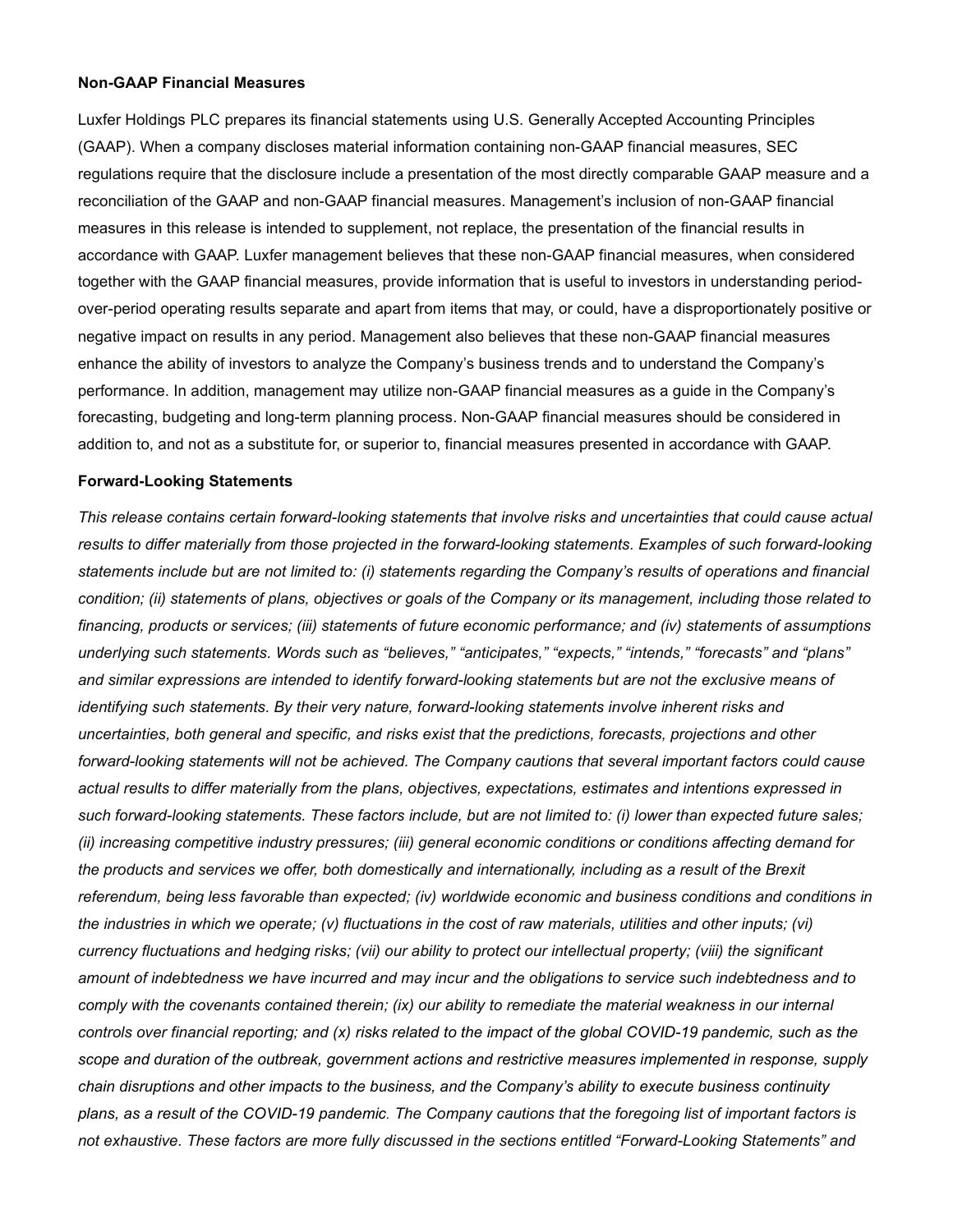"Risk factors" in our Annual Report on Form 10-K for the year ended December 31, 2019, which was filed with the U.S. Securities and Exchange Commission on March 10, 2020. When relying on forward-looking statements to make decisions with respect to the Company, investors and others should carefully consider the foregoing factors and other uncertainties and events. Such forward-looking statements speak only as of the date on which they are made, and the Company does not undertake any obligation to update or revise any of them, whether because of new information, future events or otherwise.

### About Luxfer Holdings PLC ("Luxfer")

Luxfer is a global manufacturer of highly-engineered industrial materials, which focuses on value creation by using its broad array of technical knowhow and proprietary technologies. Luxfer's high-performance materials, components, and high-pressure gas containment devices are used in defense and emergency response, healthcare, transportation and general industrial applications. For more information, visit www.luxfer.com.

Luxfer is listed on the New York Stock Exchange and its ordinary shares trade under the symbol LXFR.

#### Investor Contact:

Heather Harding Chief Financial Officer +1-414-269-2419 Investor.Relations@luxfer.com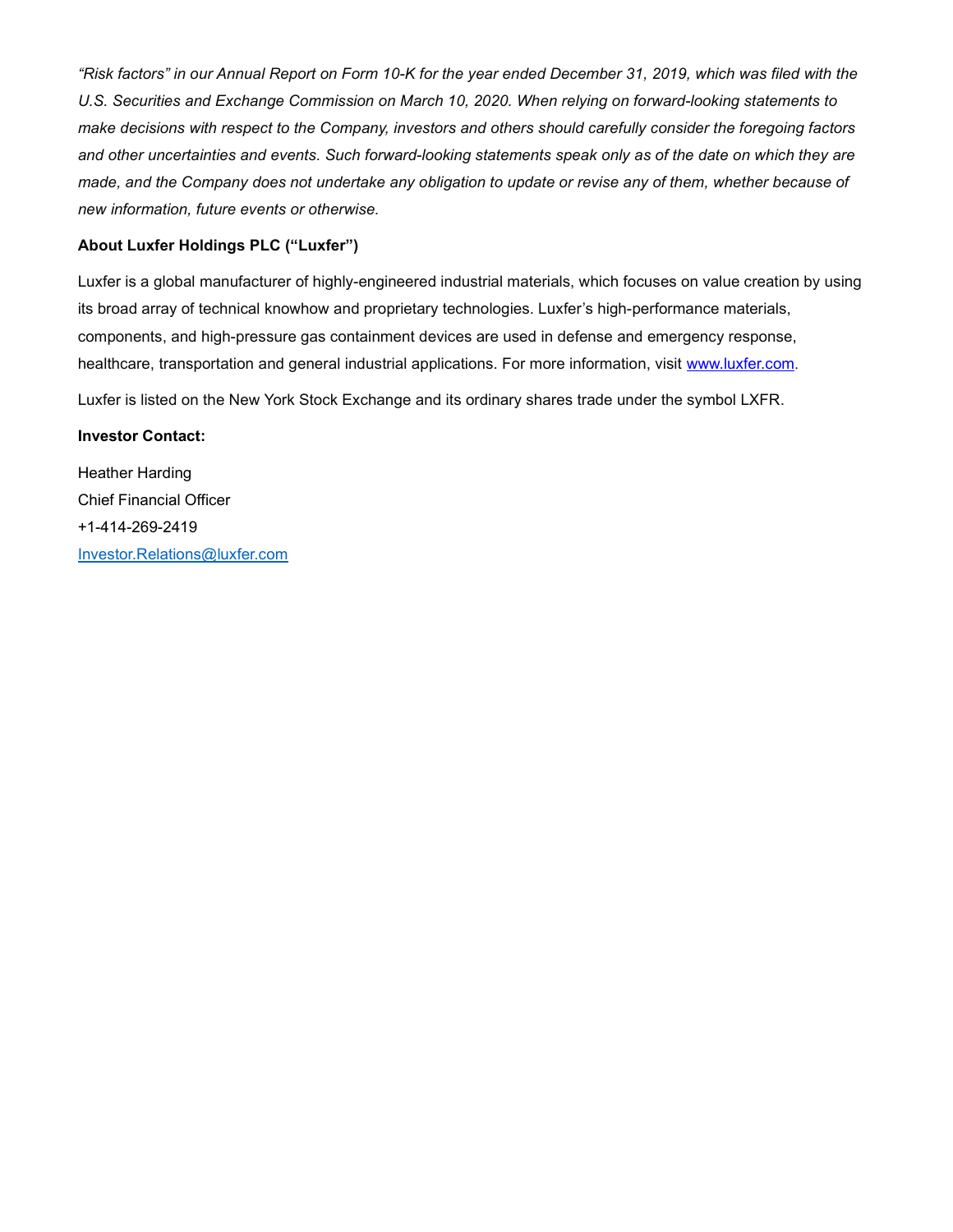# CONDENSED CONSOLIDATED STATEMENTS OF INCOME (UNAUDITED)

|                                                                            | <b>First Quarter</b>     |              |
|----------------------------------------------------------------------------|--------------------------|--------------|
| In millions, except share and per-share data                               | 2020                     | 2019         |
| Net sales                                                                  | \$<br>103.8 <sup>°</sup> | 120.4        |
| Cost of goods sold                                                         | (79.3)                   | (90.3)       |
| <b>Gross profit</b>                                                        | 24.5                     | 30.1         |
| Selling, general and administrative expenses                               | (12.8)                   | (16.4)       |
| Research and development                                                   | (0.7)                    | (1.4)        |
| Restructuring charges                                                      | (2.8)                    | (9.0)        |
| Impairment charges                                                         |                          | 0.2          |
| Acquisition related costs                                                  | (0.2)                    | (4.6)        |
| Operating income / (loss)                                                  | 8.0                      | (1.1)        |
| Interest expense                                                           | (1.2)                    | (1.1)        |
| Defined benefit pension credit                                             | 1.1                      | 0.6          |
| Income / (loss) before income taxes and equity in net income of affiliates | 7.9                      | (1.6)        |
| Provision for income taxes                                                 | (1.7)                    | (2.1)        |
| Income / (loss) before equity in net income of affiliates                  | 6.2                      | (3.7)        |
| Equity income / (loss) of affiliates (net of tax)                          |                          | (0.1)        |
| Net income / (loss)                                                        | \$<br>6.2 $$$            | (3.8)        |
|                                                                            |                          |              |
| Earnings / (loss) per share                                                |                          |              |
| <b>Basic</b>                                                               | \$<br>0.23               | \$<br>(0.14) |
| <b>Diluted</b>                                                             | \$<br>$0.22$ \$          | (0.14)       |
| Weighted average ordinary shares outstanding                               |                          |              |
| <b>Basic</b>                                                               | 27,440,423               | 27,032,677   |
| <b>Diluted</b>                                                             | 27,894,058               | 27,032,677   |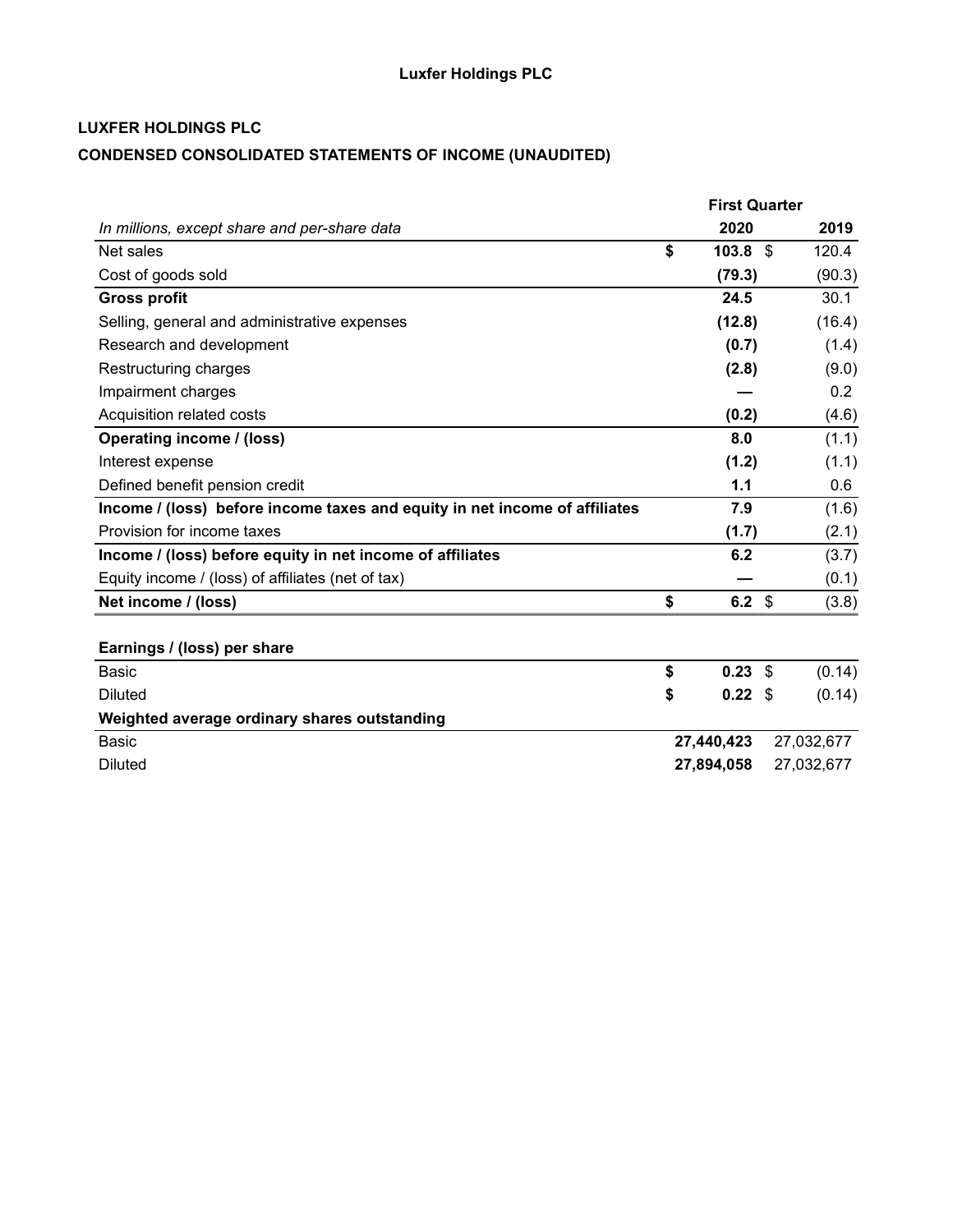# CONDENSED CONSOLIDATED BALANCE SHEETS (UNAUDITED)

|                                                                                                                                                   |    | March 29,         |                           | December 31, |
|---------------------------------------------------------------------------------------------------------------------------------------------------|----|-------------------|---------------------------|--------------|
| In millions, except share and per-share data                                                                                                      |    | 2020              |                           | 2019         |
| <b>Current assets</b>                                                                                                                             |    |                   |                           |              |
| Cash and cash equivalents                                                                                                                         | \$ | 17.3 <sup>°</sup> |                           | 10.2         |
| Restricted cash                                                                                                                                   |    | 0.1               |                           | 0.1          |
| Accounts and other receivables, net of allowances of \$1.9 and \$1.3,<br>respectively                                                             |    | 73.6              |                           | 66.3         |
| Inventories                                                                                                                                       |    | 93.9              |                           | 94.5         |
| Other current assets                                                                                                                              |    | 4.1               |                           | 5.0          |
| <b>Total current assets</b>                                                                                                                       | \$ | 189.0             | $\boldsymbol{\mathsf{s}}$ | 176.1        |
| <b>Non-current assets</b>                                                                                                                         |    |                   |                           |              |
| Property, plant and equipment, net                                                                                                                | \$ | 94.3 <sup>°</sup> |                           | 98.9         |
| Right-of-use assets from operating leases                                                                                                         |    | 13.5              |                           | 14.8         |
| Goodwill                                                                                                                                          |    | 66.2              |                           | 68.8         |
| Intangibles, net                                                                                                                                  |    | 13.0              |                           | 13.6         |
| Deferred tax assets                                                                                                                               |    | 14.4              |                           | 15.8         |
| Investments and loans to joint ventures and other affiliates                                                                                      |    | 2.1               |                           | 2.3          |
| <b>Total assets</b>                                                                                                                               | \$ | $392.5$ \$        |                           | 390.3        |
| <b>Current liabilities</b>                                                                                                                        |    |                   |                           |              |
| Accounts payable                                                                                                                                  | \$ | 31.6 <sup>°</sup> |                           | 36.4         |
| <b>Accrued liabilities</b>                                                                                                                        |    | 24.8              |                           | 25.2         |
| Taxes on income                                                                                                                                   |    | 0.6               |                           | 0.1          |
| Other current liabilities                                                                                                                         |    | 12.2              |                           | 12.3         |
| <b>Total current liabilities</b>                                                                                                                  | \$ | 69.2 \$           |                           | 74.0         |
| Non-current liabilities                                                                                                                           |    |                   |                           |              |
| Long-term debt                                                                                                                                    | \$ | 108.8 \$          |                           | 91.4         |
| Pensions and other retirement benefits                                                                                                            |    | 30.4              |                           | 35.2         |
| Deferred tax liabilities                                                                                                                          |    | 2.6               |                           | 2.5          |
| Other non-current liabilities                                                                                                                     |    | 11.7              |                           | 12.8         |
| <b>Total liabilities</b>                                                                                                                          | \$ | $222.7$ \$        |                           | 215.9        |
| Shareholders' equity                                                                                                                              |    |                   |                           |              |
| Ordinary shares of £0.50 par value; authorized 40,000,000 shares for 2020 and<br>2019; issued and outstanding 29,000,000 shares for 2020 and 2019 | S  | 26.6%             |                           | 26.6         |
| Deferred shares of £0.0001 par value; authorized issued and outstanding<br>761,835,338,444 shares for 2020 and 2019                               |    | 149.9             |                           | 149.9        |
| Additional paid-in capital                                                                                                                        |    | 68.2              |                           | 68.4         |
| Treasury shares                                                                                                                                   |    | (4.0)             |                           | (4.0)        |
| Own shares held by ESOP                                                                                                                           |    | (1.6)             |                           | (1.7)        |
| Retained earnings                                                                                                                                 |    | 87.6              |                           | 84.8         |
| Accumulated other comprehensive loss                                                                                                              |    | (156.9)           |                           | (149.6)      |
| <b>Total shareholders' equity</b>                                                                                                                 | \$ | $169.8$ \$        |                           | 174.4        |
| Total liabilities and shareholders' equity                                                                                                        | \$ | 392.5 $$$         |                           | 390.3        |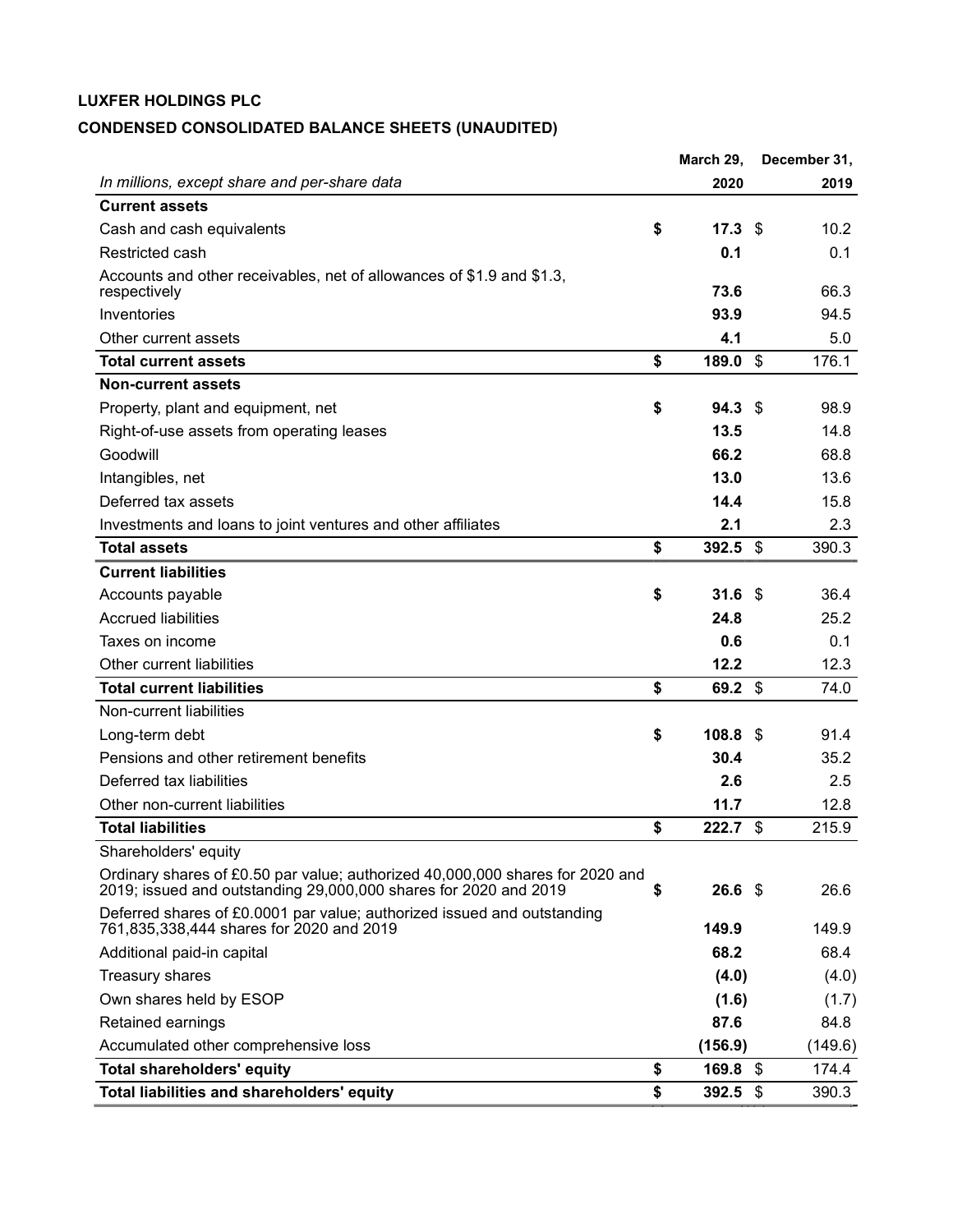# CONDENSED CONSOLIDATED STATEMENTS OF CASH FLOWS (UNAUDITED)

|                                                                                                                                       | <b>First Quarter</b>   |               |
|---------------------------------------------------------------------------------------------------------------------------------------|------------------------|---------------|
| In millions                                                                                                                           | 2020                   | 2019          |
| <b>Operating activities</b>                                                                                                           |                        |               |
| Net income / (loss)                                                                                                                   | \$<br>6.2 $$$          | (3.8)         |
| Adjustments to reconcile net income / (loss) to net cash used for operating activities                                                |                        |               |
| Equity income / (loss) of affiliates                                                                                                  |                        | 0.1           |
| Depreciation                                                                                                                          | 3.4                    | 3.4           |
| Amortization of purchased intangible assets                                                                                           | 0.2                    | 0.3           |
| Amortization of debt issuance costs                                                                                                   | 0.1                    | 0.1           |
| Share-based compensation charges                                                                                                      | 0.5                    | 2.6           |
| Deferred income taxes                                                                                                                 | 0.2                    | 0.8           |
| Asset impairment charges                                                                                                              |                        | (0.2)         |
| Defined benefit pension credit                                                                                                        | (1.1)                  | (0.6)         |
| Defined benefit pension contributions                                                                                                 | (1.4)                  | (1.9)         |
| Changes in assets and liabilities                                                                                                     |                        |               |
| Accounts and other receivables                                                                                                        | (5.6)                  | (10.4)        |
| Inventories                                                                                                                           | (2.1)                  | (3.6)         |
| Other current assets                                                                                                                  | 0.7                    |               |
| Accounts payable                                                                                                                      | (7.3)                  | (0.8)         |
| <b>Accrued liabilities</b>                                                                                                            | 0.8                    | (1.7)         |
| Other current liabilities                                                                                                             | 1.1                    | 7.2           |
| Other non-current assets and liabilities                                                                                              | (0.2)                  | 0.7           |
| Net cash used for operating activities                                                                                                | \$<br>$(4.5)$ \$       | (7.8)         |
| <b>Investing activities</b>                                                                                                           |                        |               |
| Capital expenditures                                                                                                                  | \$<br>$(2.5)$ \$       | (3.2)         |
| Net cash used for investing activities                                                                                                | \$<br>$(2.5)$ \$       | (3.2)         |
| <b>Financing activities</b>                                                                                                           |                        |               |
| Net drawdown of short-term borrowings                                                                                                 | \$<br>-\$              | 4.2           |
| Net drawdown of long-term borrowings                                                                                                  | 18.9                   | 11.3          |
| Deferred consideration paid                                                                                                           | (0.4)                  | (0.5)         |
| Proceeds from sale of shares                                                                                                          | 0.1                    | $1.4^{\circ}$ |
| Share-based compensation cash paid                                                                                                    | (0.7)                  | (1.8)         |
| Dividends paid                                                                                                                        | (3.4)                  | (3.4)         |
| Net cash from financing activities                                                                                                    | \$<br>14.5 $$$         | 11.2          |
| Effect of exchange rate changes on cash and cash equivalents                                                                          | (0.4)                  | 0.2           |
| <b>Net increase</b>                                                                                                                   | \$<br>$7.1 \;$ \$      | 0.4           |
| Cash, cash equivalents and restricted cash; beginning of year<br>Cash, cash equivalents and restricted cash; end of the First Quarter | 10.3<br>17.4           | 14.1<br>14.5  |
|                                                                                                                                       |                        |               |
| Supplemental cash flow information:                                                                                                   |                        |               |
| Interest payments                                                                                                                     | \$<br>$1.3 \; \hat{s}$ | 1.1           |
| Income tax payments                                                                                                                   | 0.1                    |               |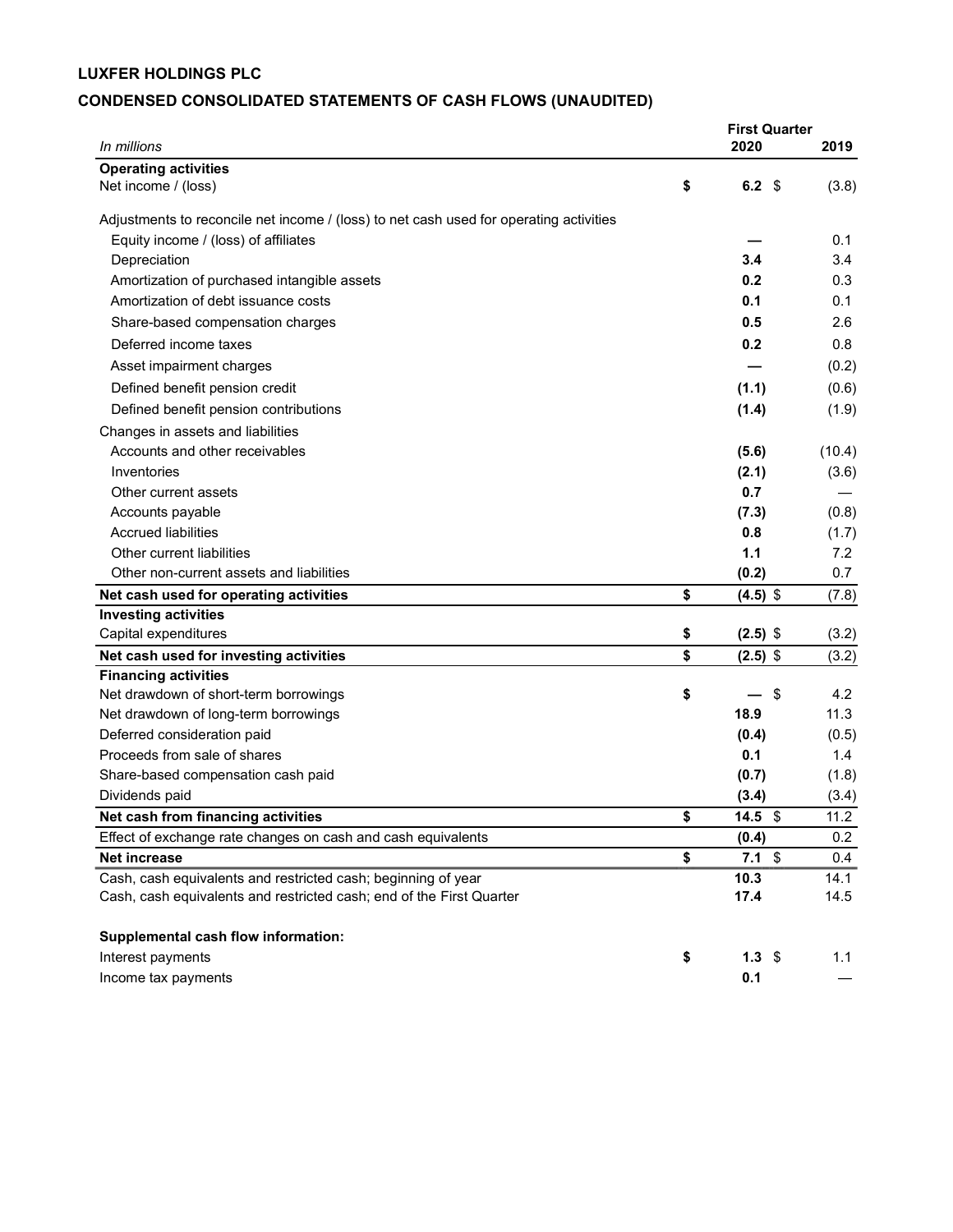# SUPPLEMENTAL INFORMATION

# SEGMENT INFORMATION (UNAUDITED)

|                       | <b>Net sales</b> |           |       | <b>Adjusted EBITDA</b> |                   |      |
|-----------------------|------------------|-----------|-------|------------------------|-------------------|------|
| In millions           |                  | 2020      | 2019  |                        | 2020              | 2019 |
| Gas Cylinders segment |                  | $52.6$ \$ | 58.4  | - \$                   | $3.5 \text{ } $5$ | 4.5  |
| Elektron segment      |                  | 51.2      | 62.0  |                        | 11.6              | 14.0 |
| Consolidated          |                  | 103.8     | 120.4 |                        | 15.1              | 18.5 |

|                       | <b>Depreciation and</b><br>amortization |      |      | <b>Restructuring charges</b> |   |             |      |
|-----------------------|-----------------------------------------|------|------|------------------------------|---|-------------|------|
| In millions           |                                         | 2020 |      | 2019                         |   | 2020        | 2019 |
| Gas Cylinders segment |                                         | 1.2  | - \$ | 1.4                          | S | 2.6<br>- \$ | 8.9  |
| Elektron segment      |                                         | 2.4  |      | 2.3                          |   |             | 0.1  |
| Other                 |                                         |      |      |                              |   | 0.2         |      |
| Consolidated          |                                         | 3.6  | - \$ | 3.7                          |   | 2.8<br>\$.  | 9.0  |

| In millions                             | 2020  | 2019          |
|-----------------------------------------|-------|---------------|
| <b>Adjusted EBITDA</b>                  | 15.1  | 18.5          |
| Other share-based compensation charges  | (0.5) | (2.6)         |
| Depreciation and amortization           | (3.6) | (3.7)         |
| Restructuring charges                   | (2.8) | (9.0)         |
| Impairment charges                      |       | $0.2^{\circ}$ |
| Acquisition costs                       | (0.2) | (4.6)         |
| Defined benefits pension pension credit | 1.1   | 0.6           |
| Interest expense, net                   | (1.2) | (1.1)         |
| Provision for income taxes              | (1.7) | (2.1)         |
| Net income                              | 6.2   | (3.8)         |